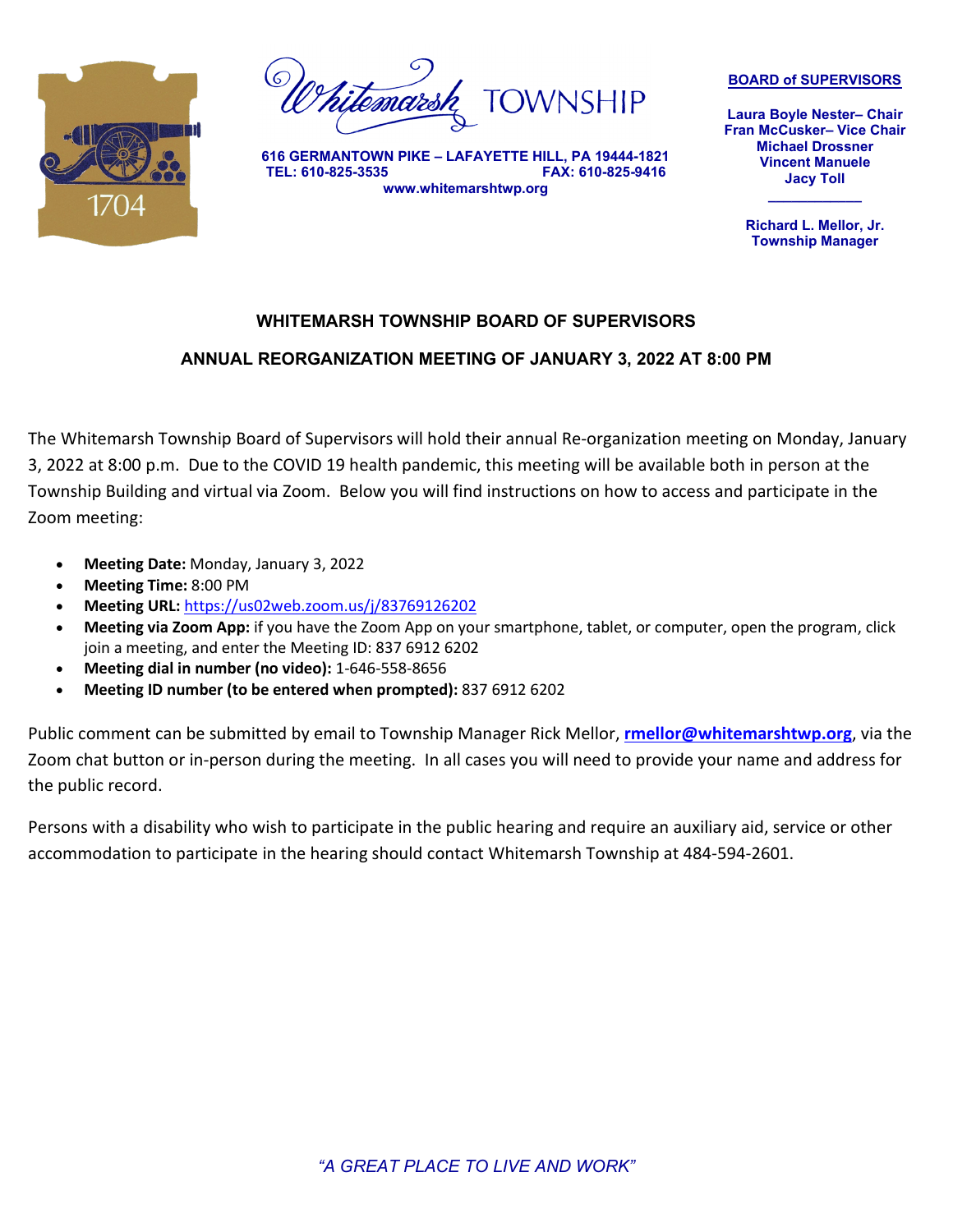#### WHITEMARSH TOWNSHIP BOARD OF SUPERVISORS ANNUAL ORGANIZATIONAL MEETING JANUARY 3, 2022 8:00 PM

BOYLE-NESTER \_\_\_\_ MANUELE \_\_\_\_ McCUSKER \_\_\_\_TOLL \_\_\_\_ TURENNE \_\_\_\_\_

Oath of Office for newly elected Supervisors

# PLEDGE OF ALLEGIANCE

Selection of Temporary Chair

# Selection of Temporary Secretary

Election of Chair

Election of Vice-Chair

# CALL TO ORDER and ANNOUNCEMENTS

# APPOINTMENTS

- Township Manager and Secretary
- Finance Director and Treasurer
- Assistant Secretary
- Chief of Police
- Zoning Officer
- Township Solicitor
- Township Engineer
- Vacancy Board Members
- Various Board, Commission & Committee Member Consider Reappointment of Existing Members

## PUBLIC HEARINGS

## APPROVAL OF MINUTES

## BOARD PUBLIC DISCUSSION ITEMS

## CONSIDER ACTION ITEMS

# **Ordinances**

## **Resolutions**

Consider Annual Emergency Operation Plan Promulgation Emergency Operations Plan (EOP) for Whitemarsh Township Consider Establishing Board of Supervisors Meeting Schedule and Format Township meetings for 2022 Consider Establishing Travel and Business Expense Policy Expense reimbursement policies Consider Establishing Holidays for Non-uniformed, Non-union Township Employees Holidays for non-uniformed, non-union Township employees

## **Motions**

Consider Selection of Township Depositories Approving bank(s) and other institutions for the deposit of Township funds.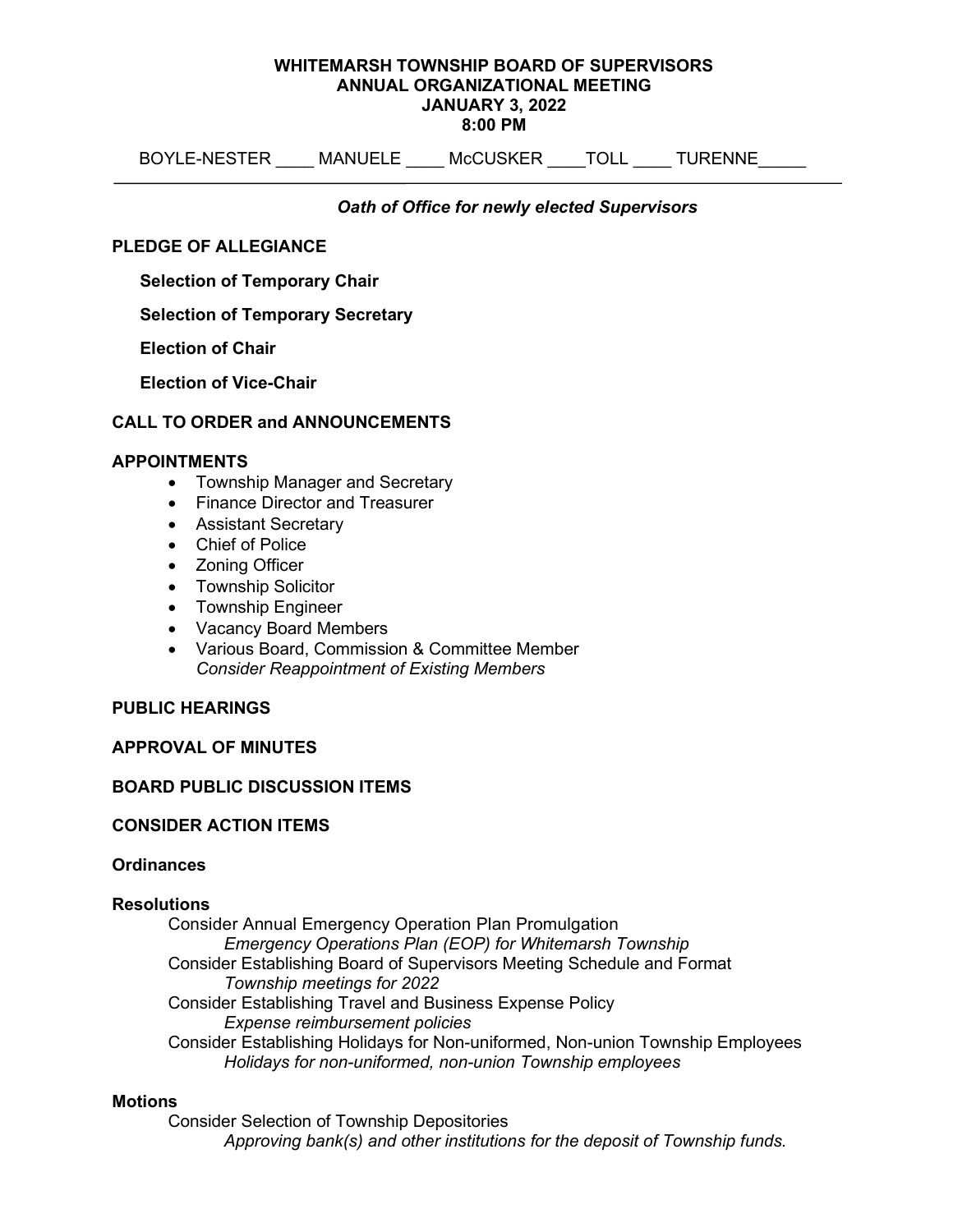Consider Selection of Auditing Services Approving Accounting Firm for Financial Audit Consider Authorizing Solicitor's Appearance at the Zoning Hearing Board Represent Zoning Officer in ZHB #2021-60; Joseph DePaul/4022 Joshua Road

# PUBLIC COMMENT PERIOD

# BOARD MEMBER COMMENTS

# ANNOUNCE EXECUTIVE SESSION

# ADJOURNMENT

## PUBLIC PARTICIPATION INFORMATION

- 1. Public meetings of the Board shall follow a prescribed agenda, which will be available to the general public two days preceding the meeting.
- 2. If members of the public wish the Board to address a specific item at a public meeting, a written request to the Township Manager shall be submitted by noon on Friday of the week before the meeting. The written request shall specify the item or items the individual desires to be addressed.
- 3. The Board may consider other matters for the agenda as they see fit.
- 4. The Board will entertain Public Comment at either the beginning of the meeting or prior to specific action items during the meeting, at the discretion of the Chair. Individuals must advise the Chair of their desire to offer such comment.
- 5. A Public Comment period will be provided at the conclusion of a meeting for input on any subject.
- 6. The Board Chair shall preside over Public Comments and may within their discretion:
	- a. Recognize individuals wishing to offer comment.
	- Require identification of such persons.
	- c. Allocate total available Public Comment time among all individuals wishing to comment.
	- d. Allocate up to a five (5) minute maximum for each individual to offer Public Comment at a meeting, Township Staff shall time comments and shall announce, "one minute remaining" and "time expired" to the Chair.
	- e. Rule out of order scandalous, impertinent and redundant comment or any comment the discernible purpose of which is to disrupt or prevent the conduct of the business of the meeting including the questioning of, or polling of, or debating with, individual members of the Board.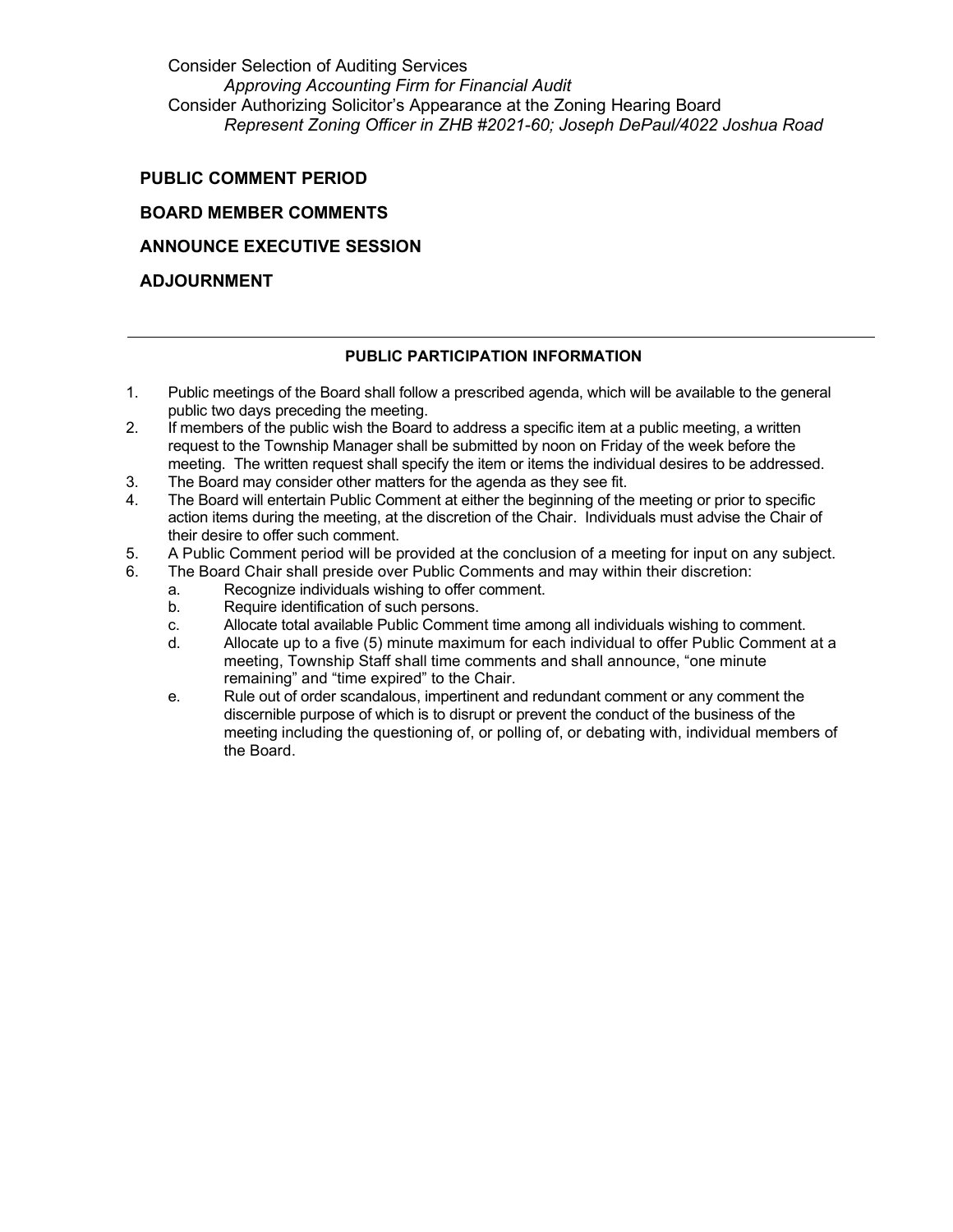# **REAPPOINTMENT LIST 2021**

# **REQUESTED REAPPOINTMENT**

| <b>NAME</b>            | <b>BOARD OR COMMISSION</b>          | <b>TERM</b> | <b>TERM ENDING</b> |
|------------------------|-------------------------------------|-------------|--------------------|
| James F. Behr          | <b>Zoning Hearing Board</b>         | 5 year      | 12/31/2026         |
| Randi Rubin Goldstein  | Zoning Hearing Board (alternate)    | 3 year      | 12/31/2024         |
| Robert Dambman         | <b>Planning Commission</b>          | 4 Year      | 12/31/2025         |
| <b>Scott Quitel</b>    | <b>Planning Commission</b>          | 4 Year      | 12/31/2025         |
| Stephen J. Ziegler     | <b>Shade Tree Commission</b>        | 5 year      | 12/31/2026         |
| Jori Broad             | <b>Whitemarsh Authority</b>         | 5 year      | 12/31/2026         |
| Cathy Levin            | WJML                                | 3 year      | 12/31/2024         |
| <b>Kenneth Parsons</b> | <b>HARB</b>                         | 4 year      | 12/31/2025         |
| <b>Gerald Rafter</b>   | <b>HARB</b>                         | 4 year      | 12/31/2025         |
| Eileen Behr            | <b>Emergency Services Board</b>     | 3 year      | 12/31/2024         |
| John Lukens            | <b>Emergency Services Board</b>     | 3 year      | 12/31/2024         |
| <b>Chad Waters</b>     | <b>Emergency Services Board</b>     | 3 year      | 12/31/2024         |
| Debra Harris           | <b>Environmental Advisory Board</b> | 3 year      | 12/31/2024         |
| Leia Heritage          | <b>Environmental Advisory Board</b> | 3 year      | 12/31/2024         |
| Mark Cratin            | <b>MCAB</b>                         | 3 year      | 12/31/2024         |
| <b>Ryan Hurley</b>     | <b>MCAB</b>                         | 3 year      | 12/31/2024         |
| Jennifer Etkin         | <b>Human Relation Commission</b>    | 3 year      | 12/31/2024         |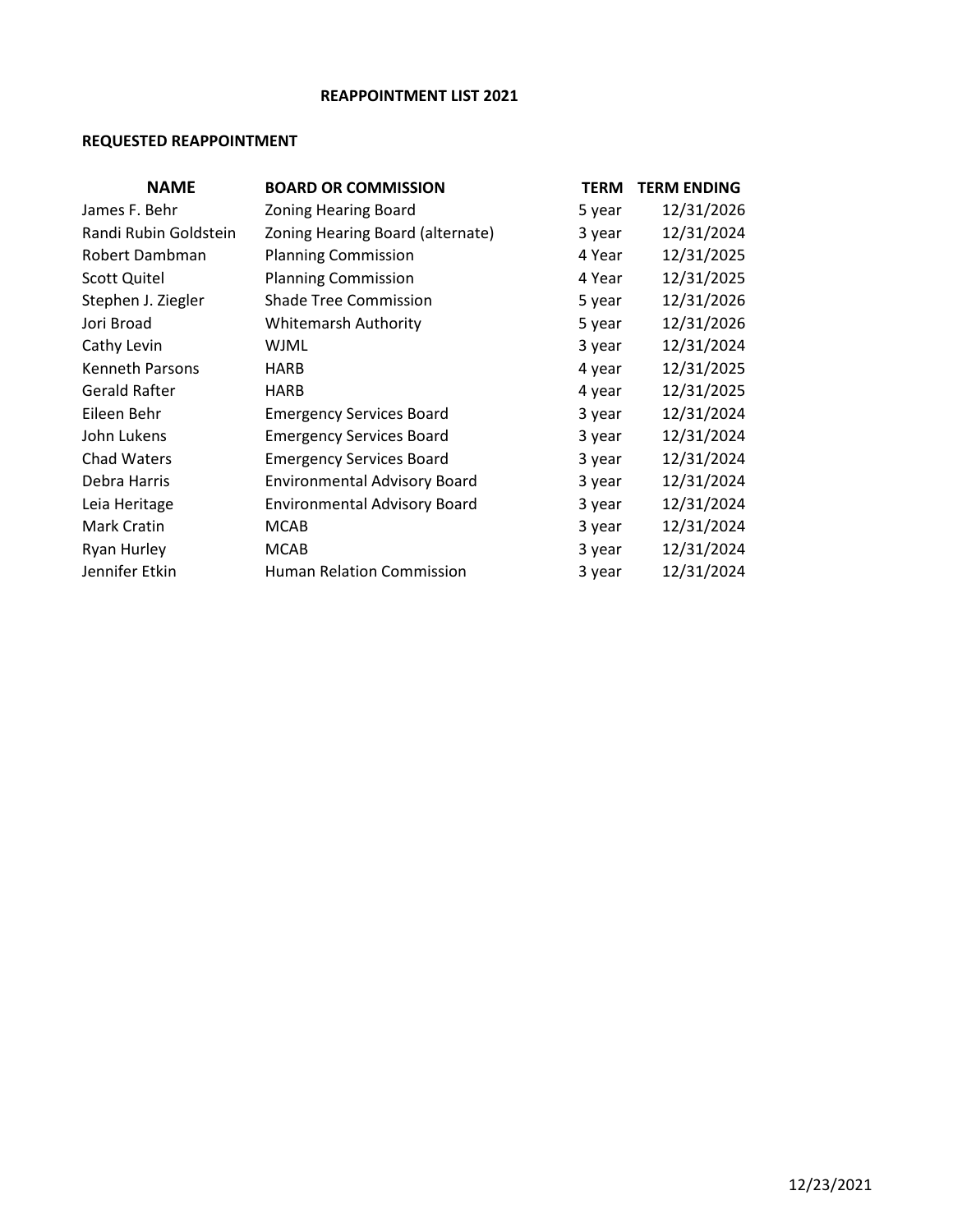#### RESOLUTION # 2022

#### ANNUAL EMERGENCY OPERATION PLAN PROMULGATION

WHEREAS, the Emergency Operation Plan for Whitemarsh Township is developed for response to emergencies and disasters; and

WHEREAS, the Emergency Operations Plan is required to be drafted, maintained, and adopted by Whitemarsh Township pursuant to the Pennsylvania Management Services Code.

NOW, THEREFORE, we, the undersigned Supervisors of Whitemarsh Township, adopt the Emergency Operation Plan of Whitemarsh Township.

\_\_\_\_\_\_\_\_\_\_\_\_\_\_\_\_\_\_\_\_\_\_\_\_\_\_\_\_\_\_\_ \_\_\_\_\_\_\_\_\_\_\_\_\_\_\_\_\_\_\_\_\_\_\_\_\_\_\_\_\_\_\_

RESOLVED, THIS 3<sup>rd</sup> DAY OF January, 2022.

ATTEST: WHITEMARSH TOWNSHIP BOARD OF SUPERVISORS

RICHARD L. MELLOR, JR

TOWNSHIP MANAGER BOARD OF SUPERVISORS

\\WMT-FPS\Common\adm\Resolutions\2022\2022 EOP Promulgation Resolution.docx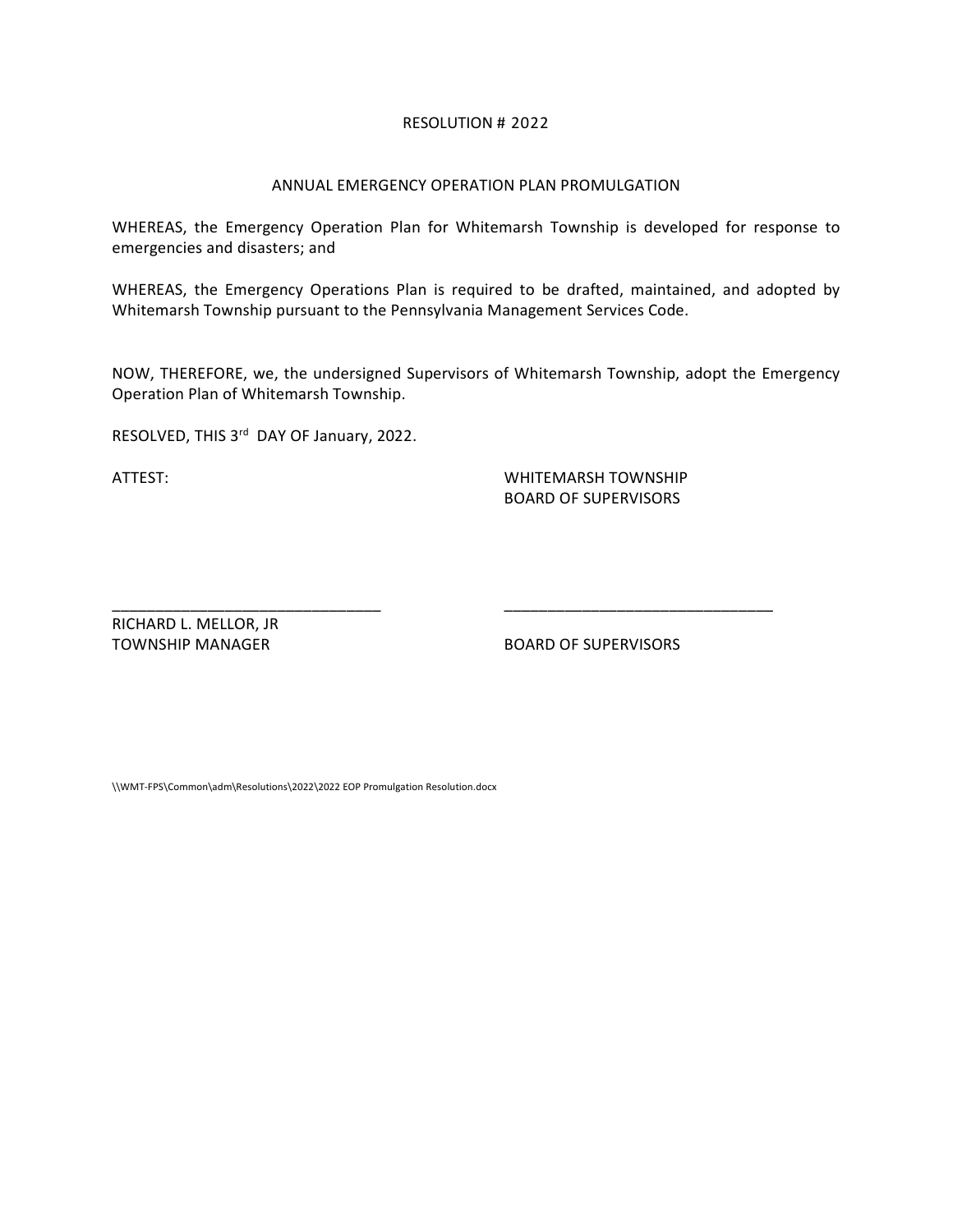# **RESOLUTION #**

**WHEREAS**, the Township of Whitemarsh is a Home Rule Municipality governed by a Charter and an Administrative Code, effective January 3, 1983, and

**WHEREAS**, the Township of Whitemarsh Board of Supervisors is required by Charter and the Administrative Code to protect and promote the right of the citizens of Whitemarsh to participate in a positive and constructive manner in the government of the Township.

**NOW, THEREFORE, BE IT RESOLVED**, that the Board of Supervisors establish the following format for public participation at its meetings during the year 2022.

# **PUBLIC MEETING FORMAT**

- 1. Public meetings of the Board of Supervisors ("Board") shall follow a prescribed agenda, which will be available to the general public two days preceding the meeting.
- 2 The Board may consider other matters for the agenda as they see fit.
- 3. The Board will entertain Public Comment at either the beginning of the meeting or prior to specific action items during the meeting, at the discretion of the Chair. Individuals must advise the Chair of their desire to offer such comment.
- 4. A Public Comment period will be provided at the conclusion of a meeting for input on any subject.
- 5. The Board Chair shall preside over Public Comments and may within their discretion:
	- a. Recognize individuals wishing to offer comment.
	- b. Require identification of such persons.
	- c. Allocate total available Public Comment time among all individuals wishing to comment.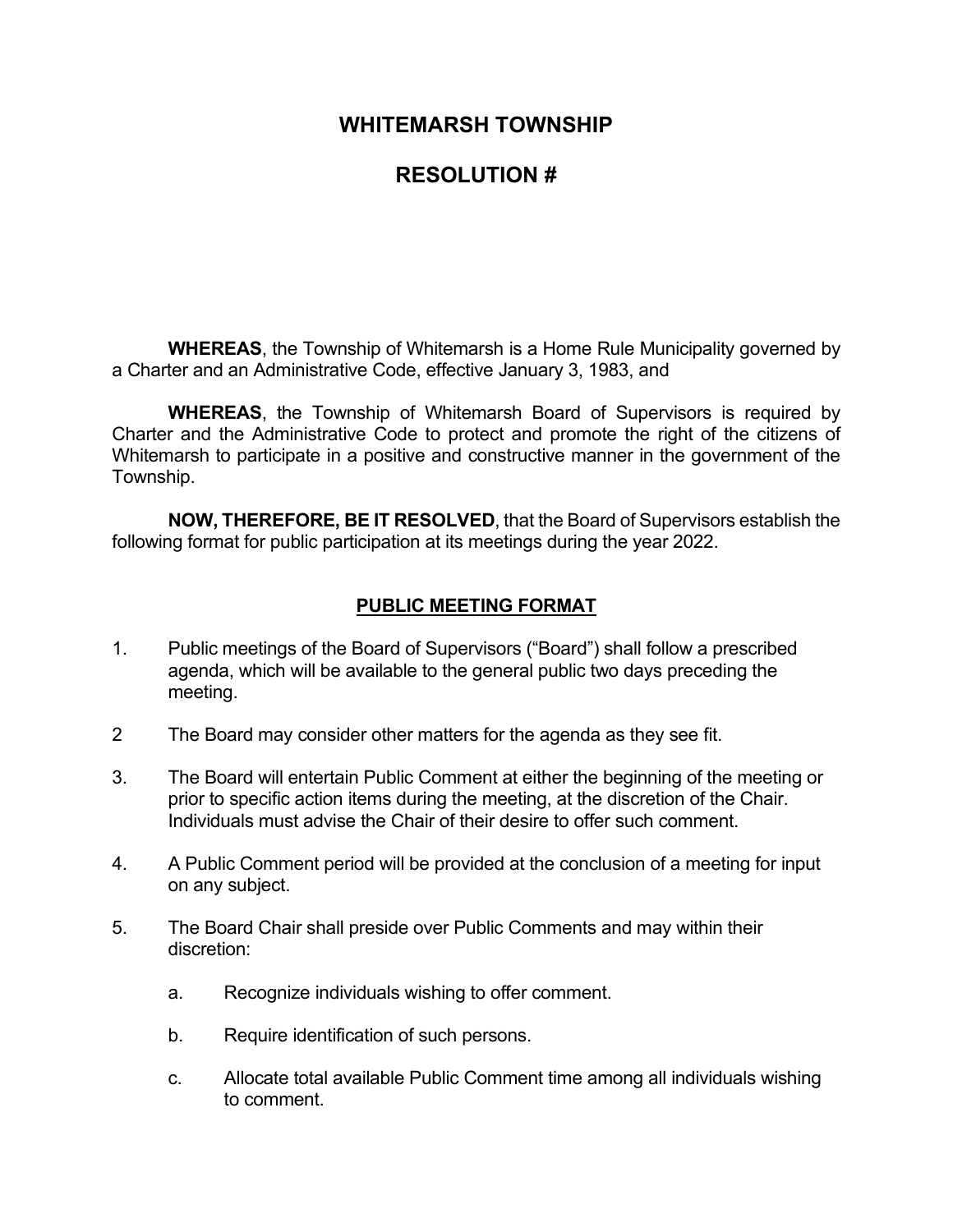- d. Allocate up to a five (5) minute maximum for each individual to offer Public Comment at a meeting, Township Staff shall time comments and shall announce, "one minute remaining" and "time expired" to the Chair.
- e. Rule out of order scandalous, impertinent and redundant comment or any comment the discernible purpose of which is to disrupt or prevent the conduct of the business of the meeting including the questioning of, or polling of, or debating with, individual members of the Board.

# **MEETING SCHEDULE**

For the 2022 year the Board of Supervisors Public Meetings shall be held at 7:00 PM on the  $2<sup>nd</sup>$  and  $4<sup>th</sup>$  Thursday of each month. If meetings are held via ZOOM due to the COVID 19 pandemic, meetings will begin at 6:00PM. ZOOM instructions for attending the meeting will be posted on the Township website. Additionally, four Departmental Work Shop Meetings shall be held at 6:00 PM on [1] Thursday, February  $3^{rd}$ ; [2] Thursday, May  $5^{TH}$ ; [3] Thursday, August  $4^{TH}$ ; and [4] Thursday November  $3^{rd}$  . The Chair may call additional Special Meetings in accordance with Section 213 of the Township Charter. The Board of Supervisors may consider and act upon township business at each above-advertised Public Meeting.

RESOLVED, this 3<sup>rd</sup> day of January, 2022.

ATTEST: WHITEMARSH TOWNSHIP BOARD OF SUPERVISORS

\_\_\_\_\_\_\_\_\_\_\_\_\_\_\_\_\_\_\_\_\_\_\_\_\_\_\_\_\_\_\_\_ \_\_\_\_\_\_\_\_\_\_\_\_\_\_\_\_\_\_\_\_\_\_\_\_\_\_\_\_\_ Richard L. Mellor, Jr. Secretary **Chair** 

\\WMT-FPS\Common\adm\Resolutions\2022\2022 Meetings.docx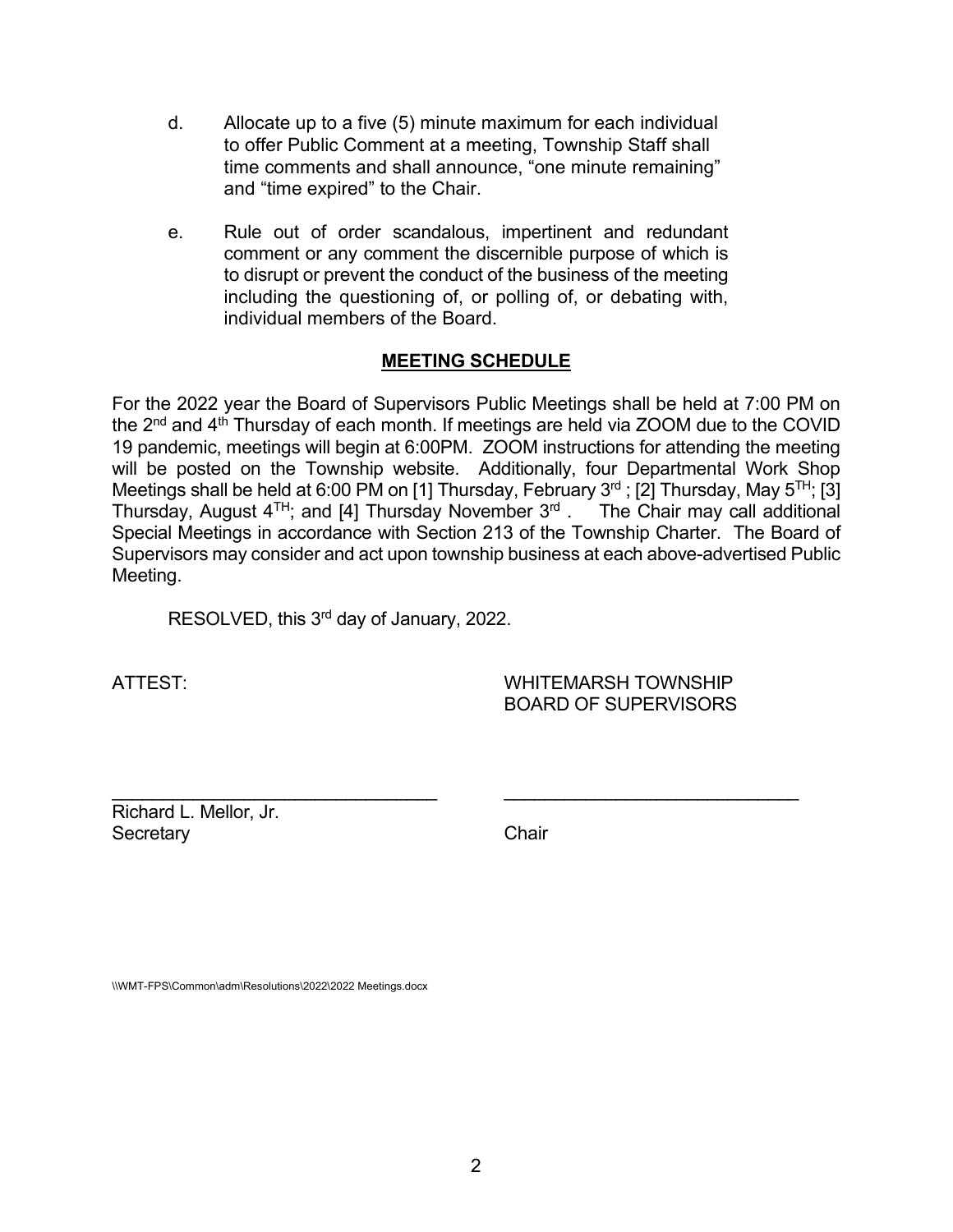# **RESOLUTION #2022-**

WHEREAS, it is the Policy of the Board of Supervisors to permit employee Travel and Business Expense in conjunction with the performance of their job duties for Whitemarsh Township;

NOW, THEREFORE, BE IT RESOLVED by the Board of Supervisors of Whitemarsh Township the following Travel and Vehicle Expense Policy is established for all employees of the Township of Whitemarsh for 2022.

- 1. All travel outside the greater Whitemarsh area must be authorized by the Township Manager. (Greater Whitemarsh Area encompasses a 25 mile radius). Travel expenses projected to cost more than \$500 must receive prior approval of the Board of Supervisors or Township Manager
- 2. Travel within the state must be by automobile, unless otherwise authorized by the Township Manager.
- 3. Air and rail travel reimbursement will be based on coach fare. Receipt will be required.
- 4. Travel when using one's personal vehicle, will be reimbursed at a rate of 58.5 cents per mile, plus the cost of tolls and parking. A Mileage Record Form shall be completed and attached to a "Travel Expense Voucher" for all mileage reimbursement requests.
- 5. Hotel/Motel expenses will be reimbursed, based on the cost of a single room/one person. Receipt will be required.
- 6. Meal expenses must be accompanied by receipt. Meal expenses in excess of \$20.00 for breakfast, \$25.00 for lunch, and \$30.00 for dinner, plus tips, will not be reimbursed unless accompanied by a written explanation.
- 7. Out of town breakfast expenses will not be reimbursed unless the trip commences before 7:00 A.M. Dinner expenses will not be reimbursed unless the trip concludes after 7:00 P.M.
- 8. Taxi and other public transportation expenses will be reimbursed at actual cost.
- 9. Registration and other related fees may be paid in advance through the normal purchase order procedure.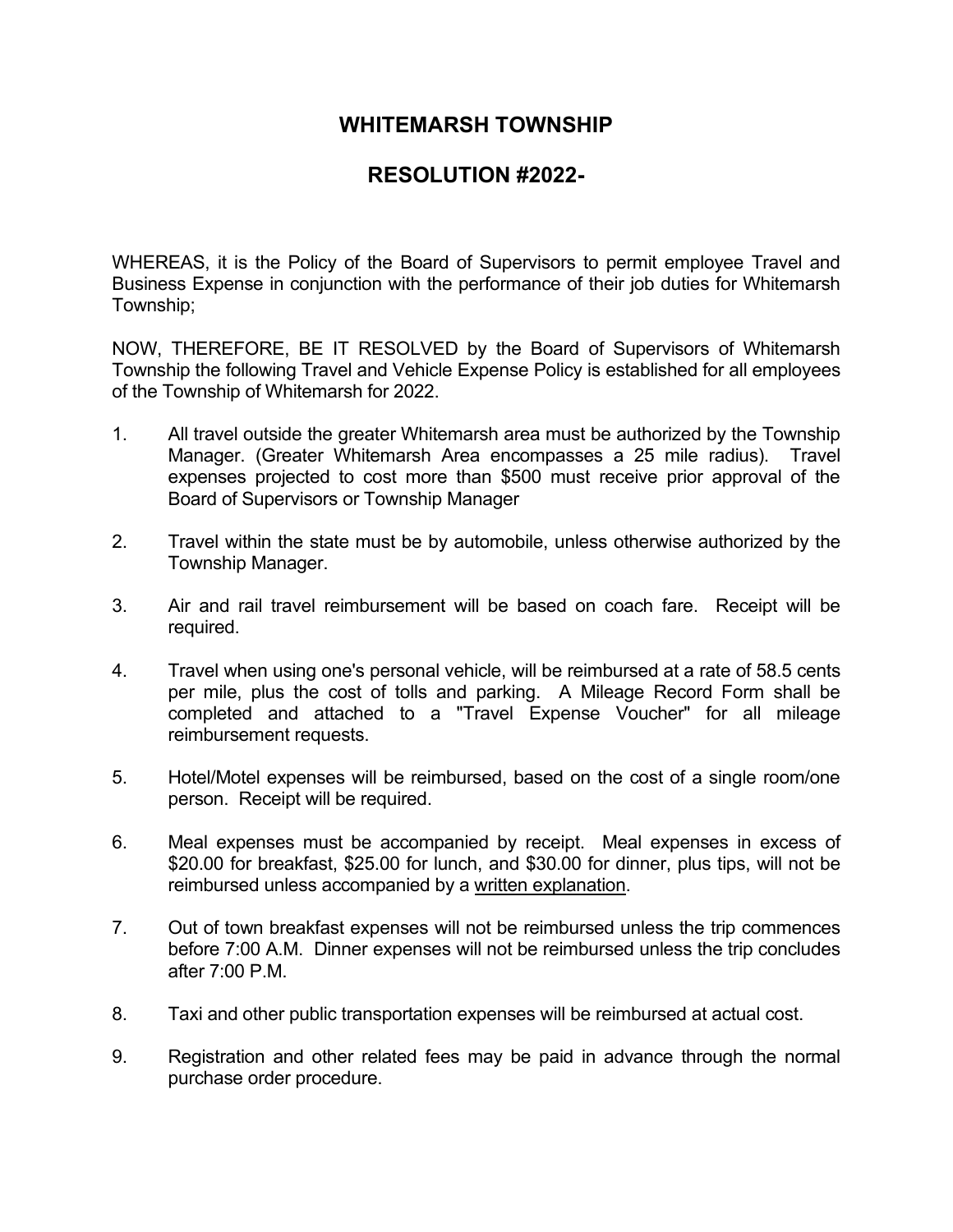- 10. Cash advances received by an employee as a cash advance becomes the employee's property. The employee thus owes the Township an equivalent amount and its loss for any reason becomes the employee's responsibility. Employees will be required to repay any amount not accounted for as a proper expense. For this reason, the amount of each requested cash advance should be no greater than will reasonably be required for the indicated purpose. A cash advance will be issued no earlier than two business days prior to the authorized travel. Cash advances should be settled within a week after a trip is completed. No additional advance or travel expense will be made while one is outstanding.
- 11. Travel expense shall be recorded by the employee on a voucher form titled "Travel Expense Voucher" and approved by the Township Manager.
- 12. All such vouchers shall be made available to the Board of Supervisors in the roll of accounts.

RESOLVED, this 3<sup>rd</sup> day of January, 2022.

ATTEST: WHITEMARSH TOWNSHIP BOARD OF SUPERVISORS

\_\_\_\_\_\_\_\_\_\_\_\_\_\_\_\_\_\_\_\_\_\_\_\_\_\_\_\_\_\_\_\_\_\_ \_\_\_\_\_\_\_\_\_\_\_\_\_\_\_\_\_\_\_\_\_\_\_\_\_\_\_\_\_\_\_\_ Richard L. Mellor, Jr. Secretary **Chair** 

\\WMT-FPS\Common\adm\Resolutions\2022\2022 Travel and Business Expense.doc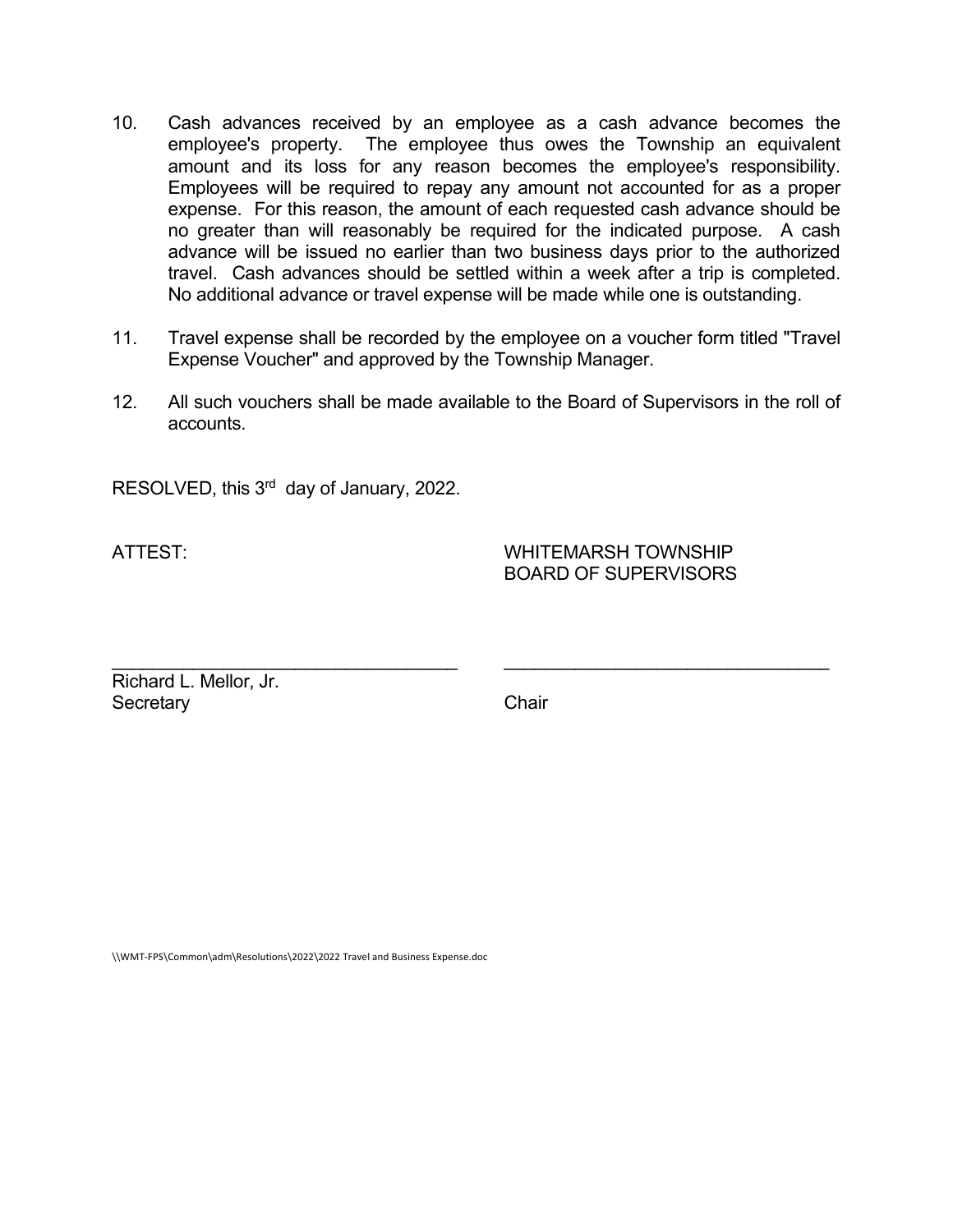# **RESOLUTION NO.**

WHEREAS, the Board of Supervisors of Whitemarsh Township established a Personnel Manual for the Employees of Whitemarsh Township and

WHEREAS, the Personnel Manual for Whitemarsh Township Employees provides for 11 Holidays each year (12 Holidays in Presidential Election years).

NOW, THEREFORE, BE IT RESOLVED, that the Board of Supervisors of Whitemarsh Township establishes the Employee Holiday schedule for 2022 as listed below.

- 1. New Year's Day
- 2. Martin Luther King's Birthday
- 3. President's Day
- 4. Memorial Day
- 5. Independence Day
- 6. Labor Day
- 7. Presidential Election Day (not valid for 2021)
- 8. Veteran's Day
- 9. Thanksgiving Day
- 10. Friday after Thanksgiving Day
- 11. Christmas Day
- 12. Floating Holiday

RESOLVED this 3rd day of January, 2022.

# WHITEMARSH TOWNSHIP ATTEST BOARD OF SUPERVISORS

\_\_\_\_\_\_\_\_\_\_\_\_\_\_\_\_\_\_\_\_\_\_\_\_\_\_\_\_\_\_\_\_ \_\_\_\_\_\_\_\_\_\_\_\_\_\_\_\_\_\_\_\_\_\_\_\_\_\_\_\_\_\_\_\_ Richard L. Mellor, Jr. Secretary **Chair** 

\\WMT-FPS\Common\adm\Resolutions\2022\2022 Holidays.doc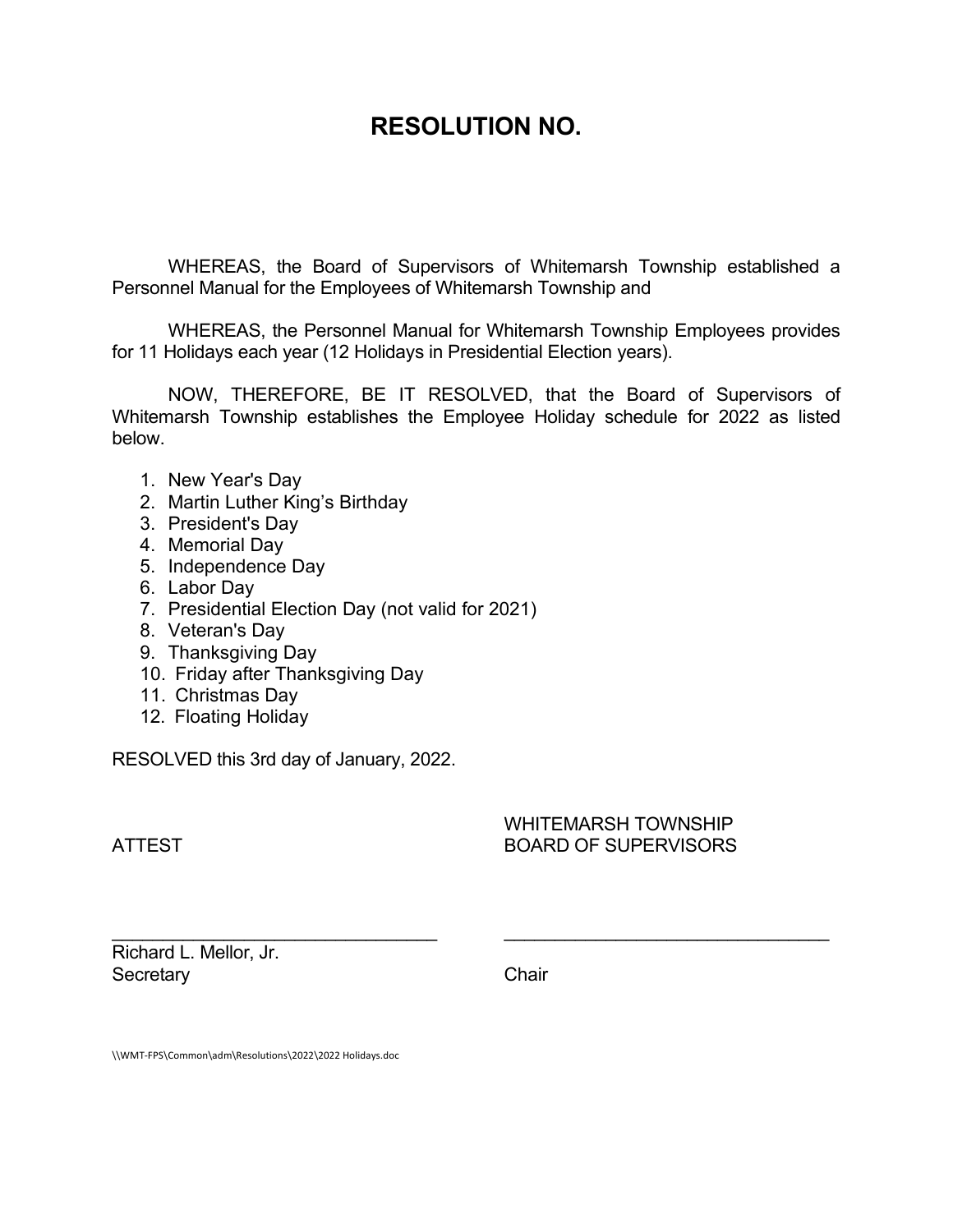| TO:             | <b>Board of Supervisors</b>                             |  |
|-----------------|---------------------------------------------------------|--|
|                 | Rick L Mellor, Jr., Township Manager                    |  |
| FROM:           | Kevin S. Barron, Finance Director                       |  |
| <b>SUBJECT:</b> | Reorganization Meeting – Proposed Appointments for 2022 |  |
| DATE:           | <b>January 3, 2022</b>                                  |  |
| CC:             | Sean Halbom, Assistant Township Manager                 |  |

#### **Bank Depositories:**

- TD Bank: general checking, interest bearing accounts, direct deposit, automated clearing house services and lock box processing
- Pennsylvania Local Government Trust: interest bearing accounts
- Pennsylvania Treasury INVEST Department: interest bearing accounts
- Santander Bank: Purchase of Certificates of Deposit
- Great Eastern Management, Inc: Purchase of Certificates of Deposit
- Wells Fargo Advisors: Purchase of Certificates of Deposit
- TruMark Financial: Purchase of Certificates of Deposit

#### **Auditors:**

- Township Financial Auditor: Zelenkofske Axelrod LLC
- Township Business Tax Compliance Auditor: RSM McGladrey
- Township Business Tax Conflict Compliance Auditor: McCarthy& Co.

# **Outside Tax Collectors**

- Business Tax Collector: Tri-State
- Earned Income, Open Space Earned Income and Local Service Tax: H. A. Berkheimer Co.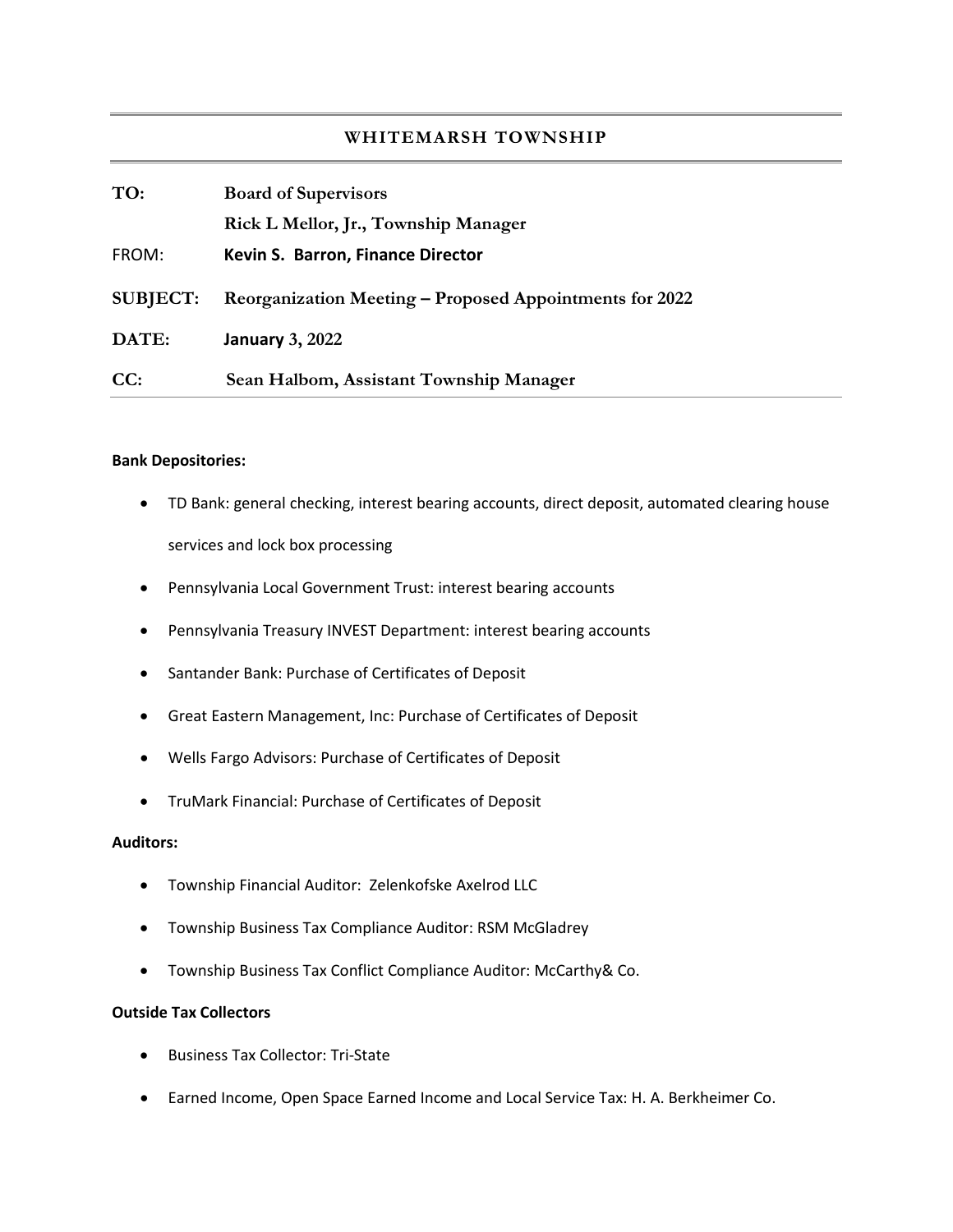# **Police Pension Plan Consultants:**

- Actuary: Conrad Siegel Actuaries;
- Investment Advisor: PFM Advisors;
- Securities Custodial Services: PNC Bank.

# **Non-Uniform Employees Retirement Savings Plan**

• Manager and Custodian: Nationwide and RBC Wealth Management